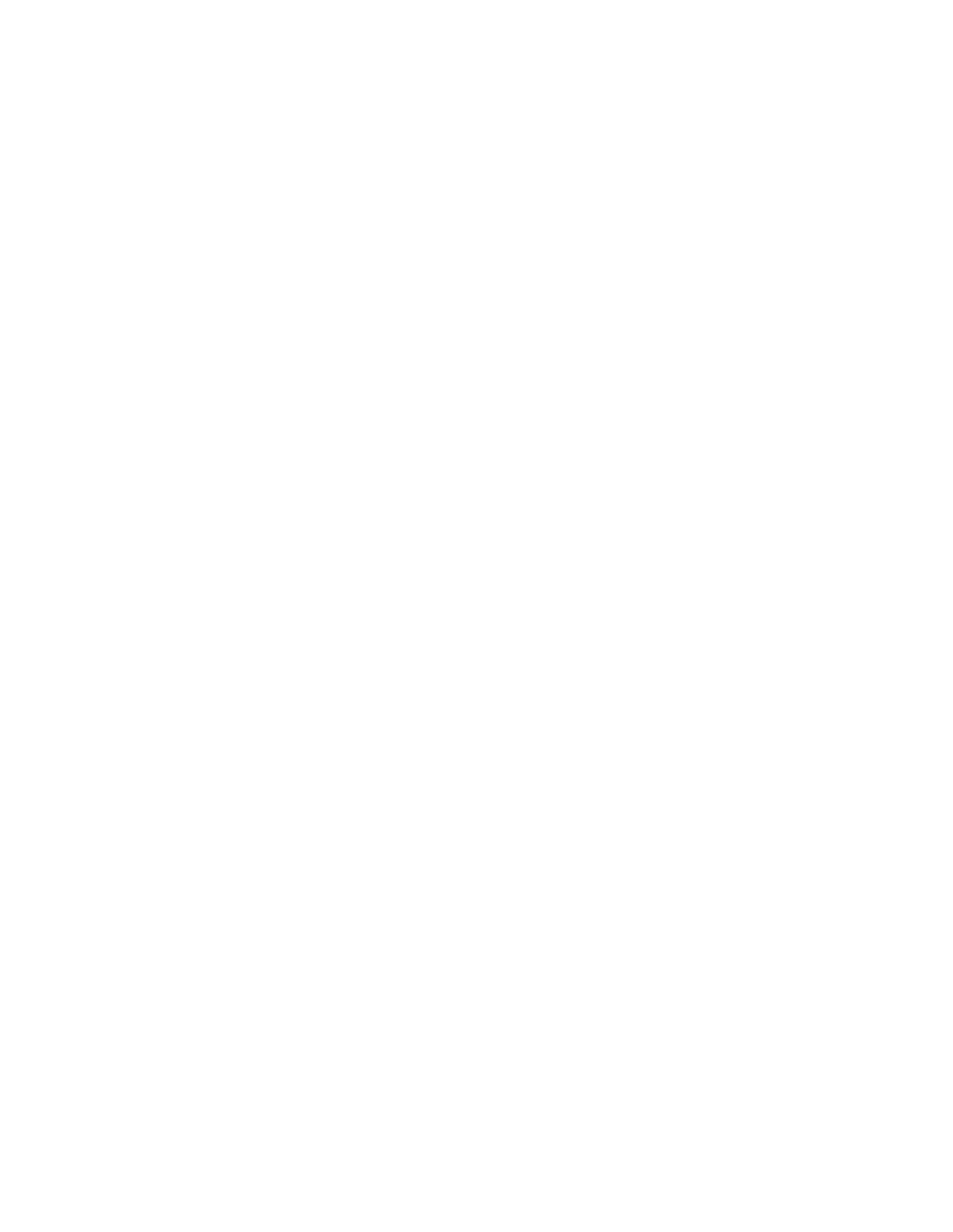God led Adam around the Garden of Eden and said, "Look at My works. See how beautiful they are, how excellent! For your sake I created them all. See to it that you do not spoil or destroy My world for if you do, there will be no one to repair it after you."

—Ecclesiastes Rabbah 7:13

On the full moon of the month of Shvat

we celebrate the New Year of the Trees

by holding a Tu BiShvat Seder.

Torah teaches us that new trees should not be harvested for three years;

the fruit of a four-year-old tree should be set aside as a gift to God;

and the fruit of a five-year-old tree may be eaten.

But how do we know

when a tree's birthday might be?

Tu BiShvat is the birthday of every tree.

Jewish tradition teaches that on this day,

the sap begins to rise

and trees begin to nourish themselves for the new year.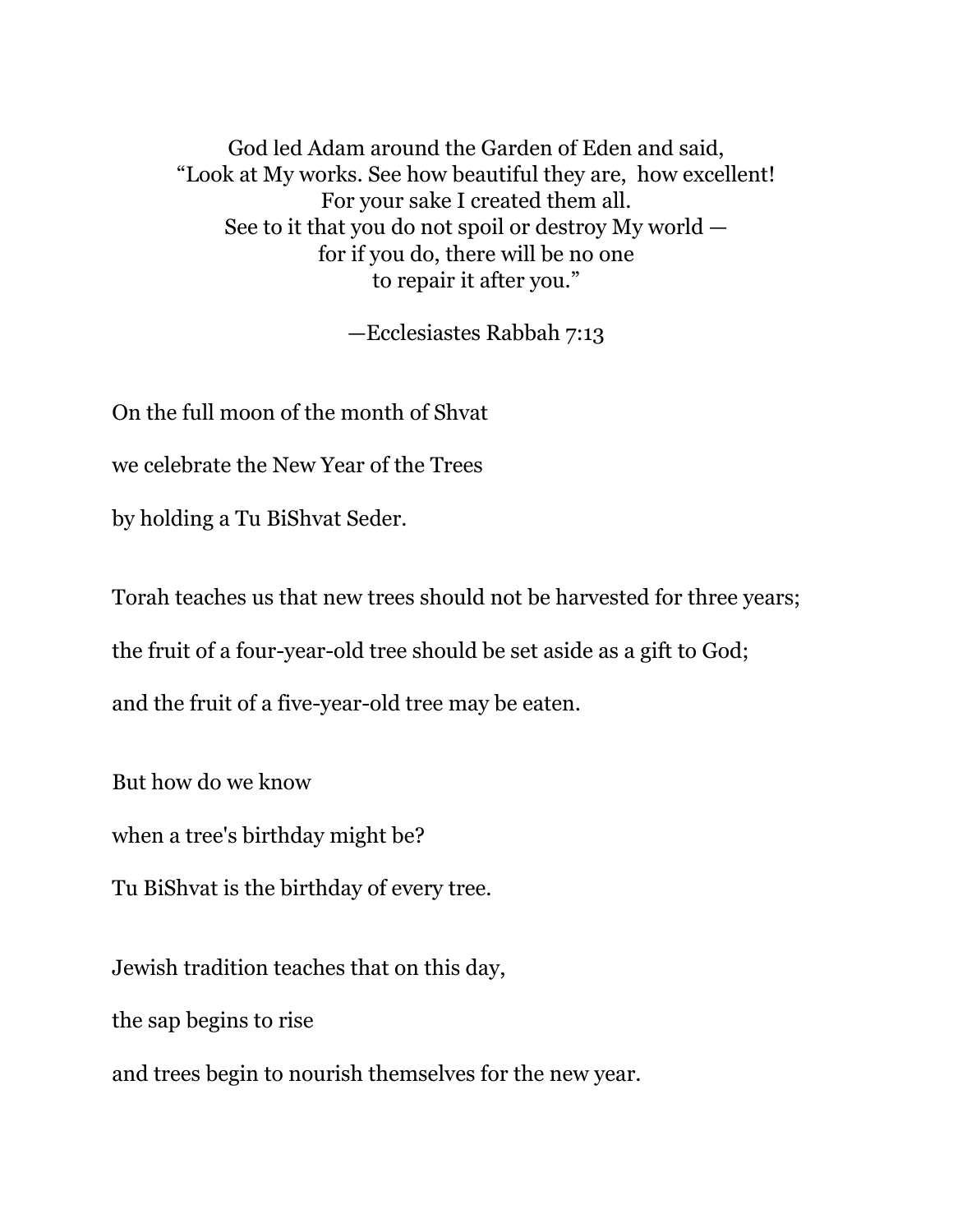#### **Trees**

Winter is still with us. Nature seems asleep. The trees stand with black and brown branches against the pale winter sky. In the land of Israel spring is almost here. Flowers begin to dot the fields, almond trees begin to blossom. Heavy winter rains are over, gentler showers fall; sap begins to rise in trees.

*Jews there and here and everywhere celebrate Tu BiShvat, a new year for trees*.

On Tu BiShvat our ancestors looked forward to the pink flowers of spring, the red and yellow fruit of summer, when they would bring gifts to the Temple and provide for the poor.

*We too rejoice at the renewal of life, and thank God for the blessings of branch and bud.*

#### **Hineh Mah Tov**

הנה מה טוב ומה–נעים שבת אחים גם יחד!

*Hineh mah tov u-manaim shevet achim gam yachad!* 

(How good and how pleasant it is To be in community together.)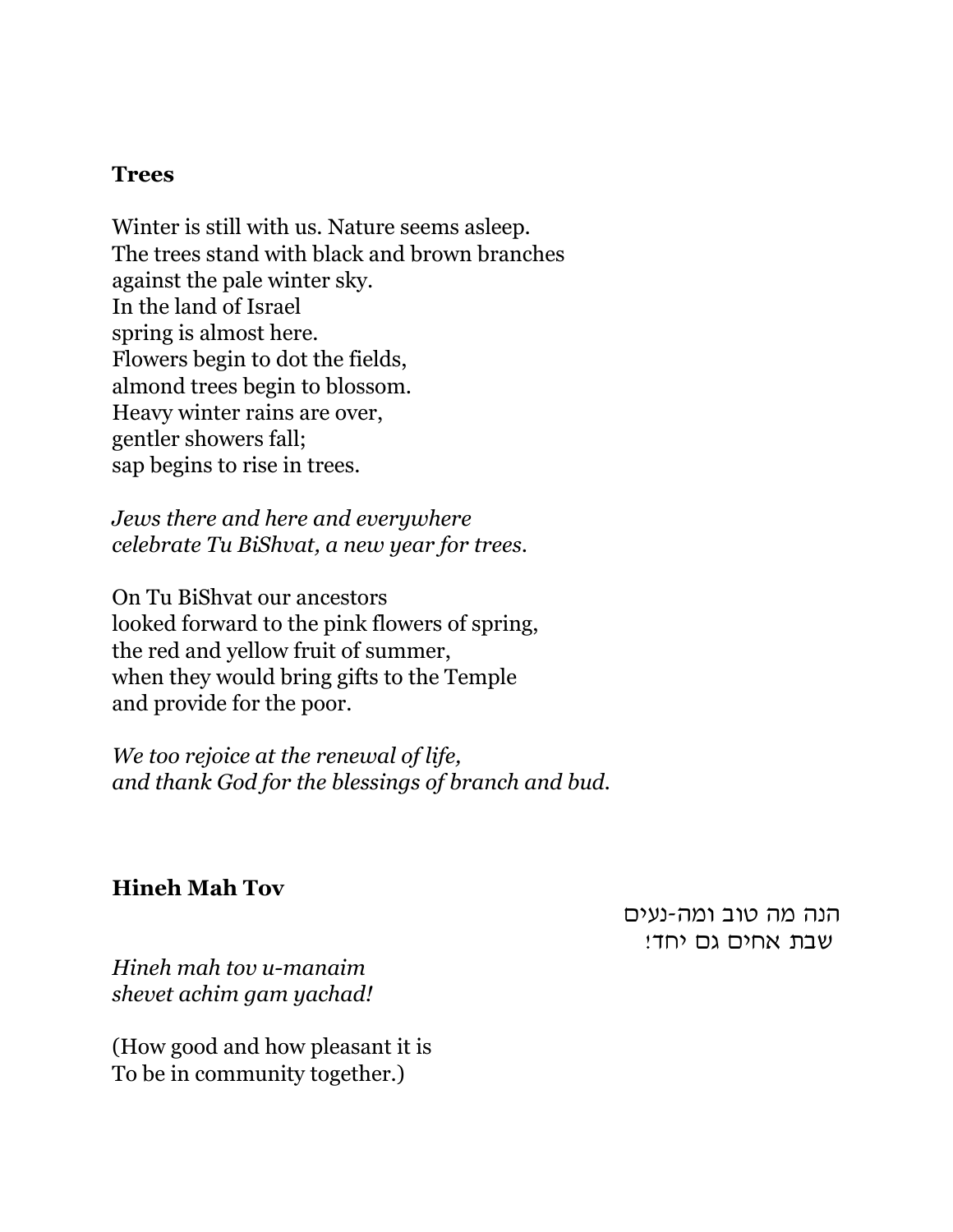

# **Journey Through Four Worlds**

Kabbalah teaches that we live in four worlds, all at the same time:

the world of our **actions**

the world of our **emotions**

the world of our **thoughts**

and the world of our **spirits**.

Today we'll move through these four worlds, eating and drinking special fruits and juices as we go. Here's the first stop on our journey: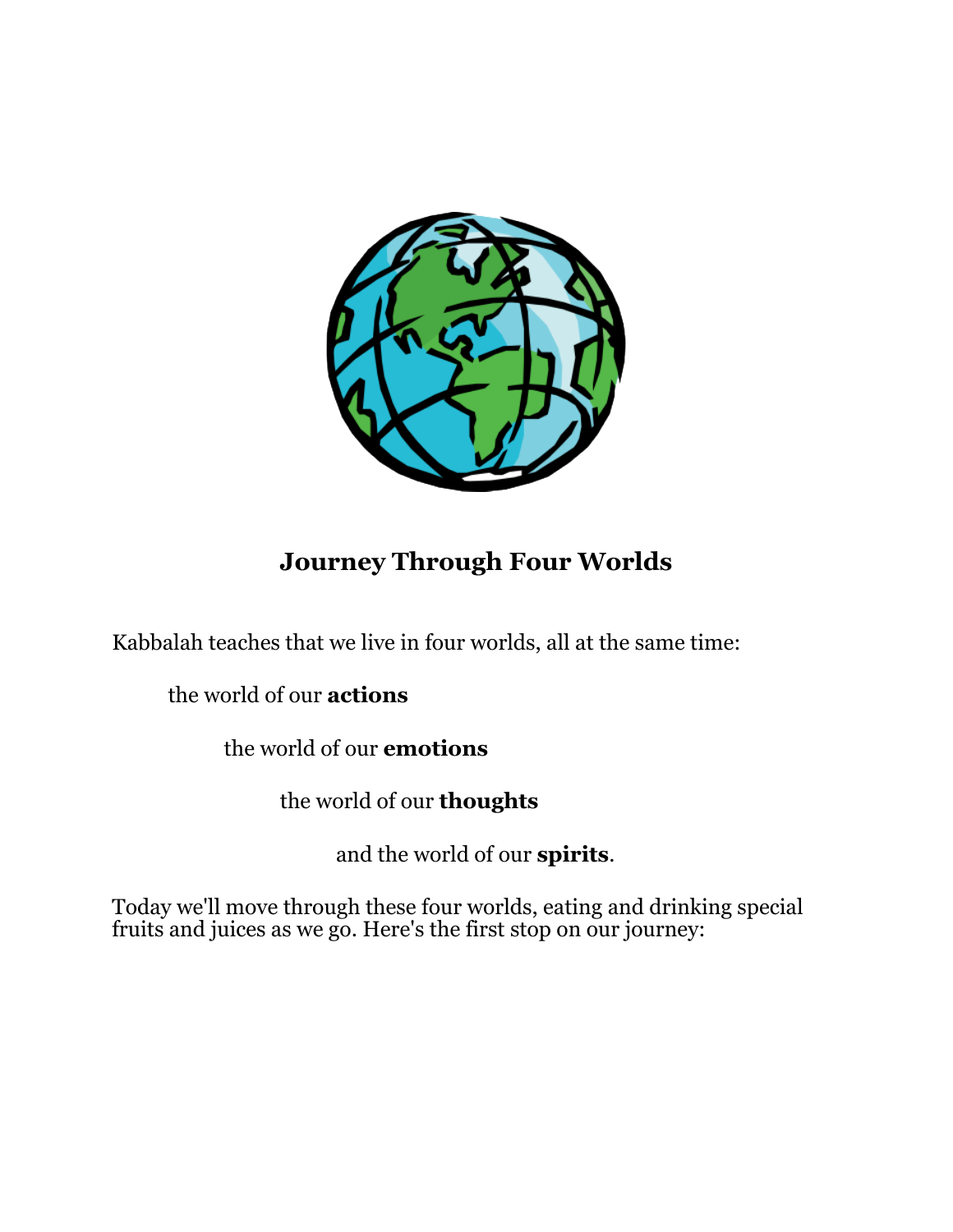# **1. The Physical World / Fruits with Shells**

In winter we insulate ourselves with clothing, just as the earth is insulated by snow. The first fruits we eat on our journey symbolize winter; they have hard shells, like us when we dress for the cold. These fruits represent the world of *assiyah*, action.

Some of these fruits have special symbolism in Jewish tradition: like the walnut. Rabbi Tarfon said the Jewish people were like pile of walnuts. If one walnut is removed, every walnut in the pile will be shaken. And when a single Jew is shaken, every other Jew is affected. In the same way, when a single species is endangered, the whole ecosystem is affected.

*Before drinking white grape juice we say:*

בָּרוּךְ אַתָּה יי אֱלֹהֵינוּ מֶלֶךְ הָעוֹלָם בּוֹרֵא פְּרִי הַגָּפֶן.

*Baruch atah Adonai Eloheinu melech ha'olam, borei pri hagafen.*

Blessed are You, Adonai our God, Source of all being, creator of the fruit of the vine.

*Before eating fruits with shells (walnuts, coconuts, bananas, etc) we say:*

בָּרוּךְ אַתָּה יי אֱלֹהֵינוּ מֶלֶךְ הָעוֹלָם בּוֹרֵא פְּרִי הָעֵץ.

*Baruch atah Adonai Eloheinu melech ha'olam, borei pri ha'etz.*

Blessed are You, Adonai our God, Source of all being, creator of the fruit of the tree.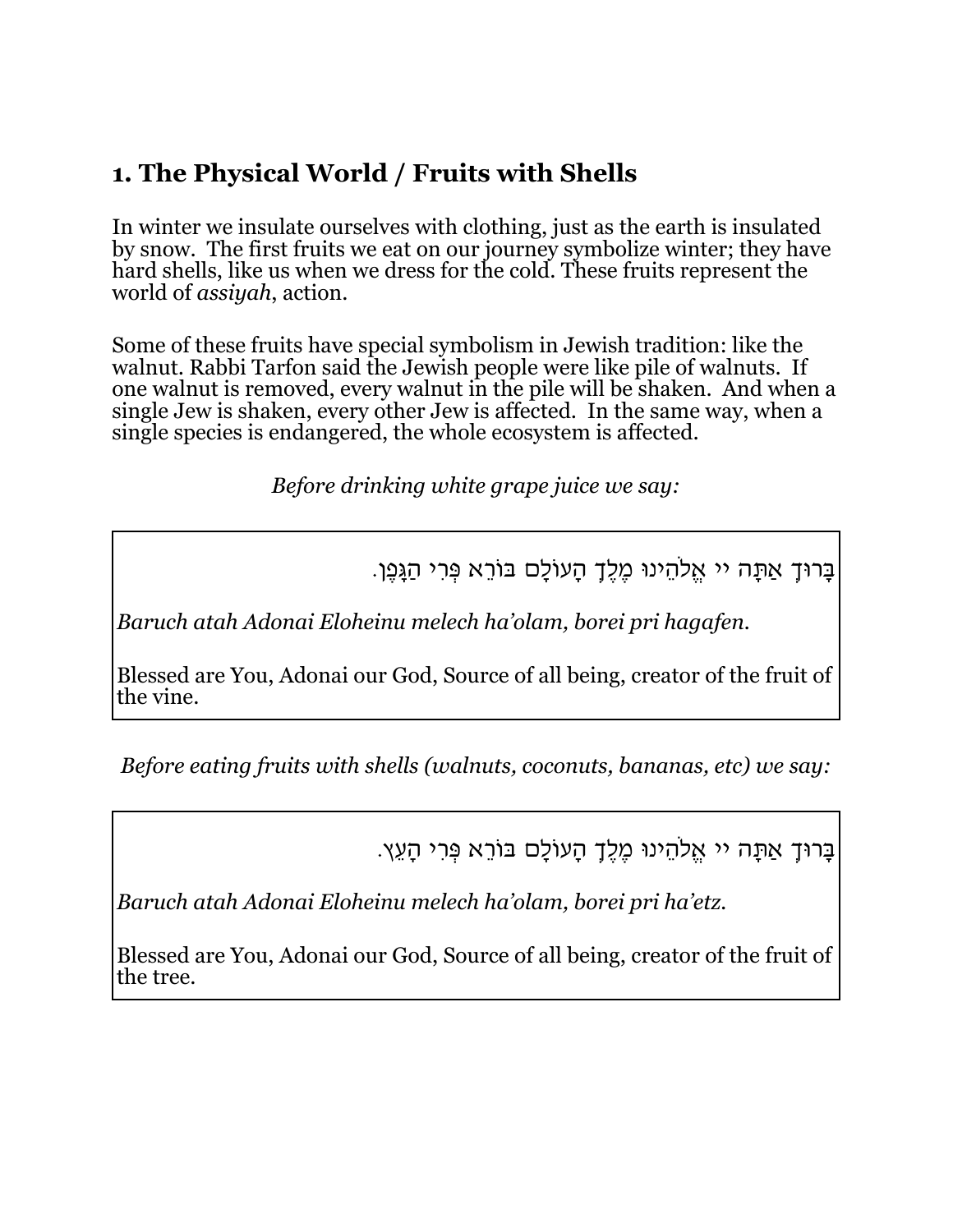# **2. The Emotional World / Fruits with Pits**

Next we eat fruits which have no protective shells, but which have a hard stone inside. Eating these fruits connects us with springtime. In spring, we will lose our protective clothes and let the sun shine on us! But these fruits contain pits, reminding us that we may still need to protect some emotional part of ourselves deep inside.

Now we are in the world of *yetzirah*, emotions.

Many of these fruits have special significance in Jewish tradition too: like the olive. The olive tree is a sign of hope that, even after great disaster, life can be restored. When the great flood began to subside, Noah sent out a dove. "The dove came back to him toward evening, and there in its bill was a leaf it had picked from an olive tree." (Genesis  $\tilde{8:}11$ ).

*Before drinking white grape juice with a splash of red in it, we say:*

בָּרוּךְ אַתָּה יי אֱלֹהֵינוּ מֶלֶךְ הָעוֹלָם בּוֹרֵא פְּרִי הַגָּפֶן.

*Baruch atah Adonai Eloheinu melech ha'olam, borei pri hagafen.*

Blessed are You, Adonai our God, Source of all being, creator of the fruit of the vine.

*Before eating fruits with seeds or pits (olives, dates, apricots, etc) we say:*

בָּרוּךְ אַתָּה יי אֱלֹהֵינוּ מֶלֶךְ הָעוֹלָם בּוֹרֵא פְּרִי הָעֵץ.

*Baruch atah Adonai Eloheinu melech ha'olam, borei pri ha'etz.*

Blessed are You, Adonai our God, Source of all being, creator of the fruit of the tree.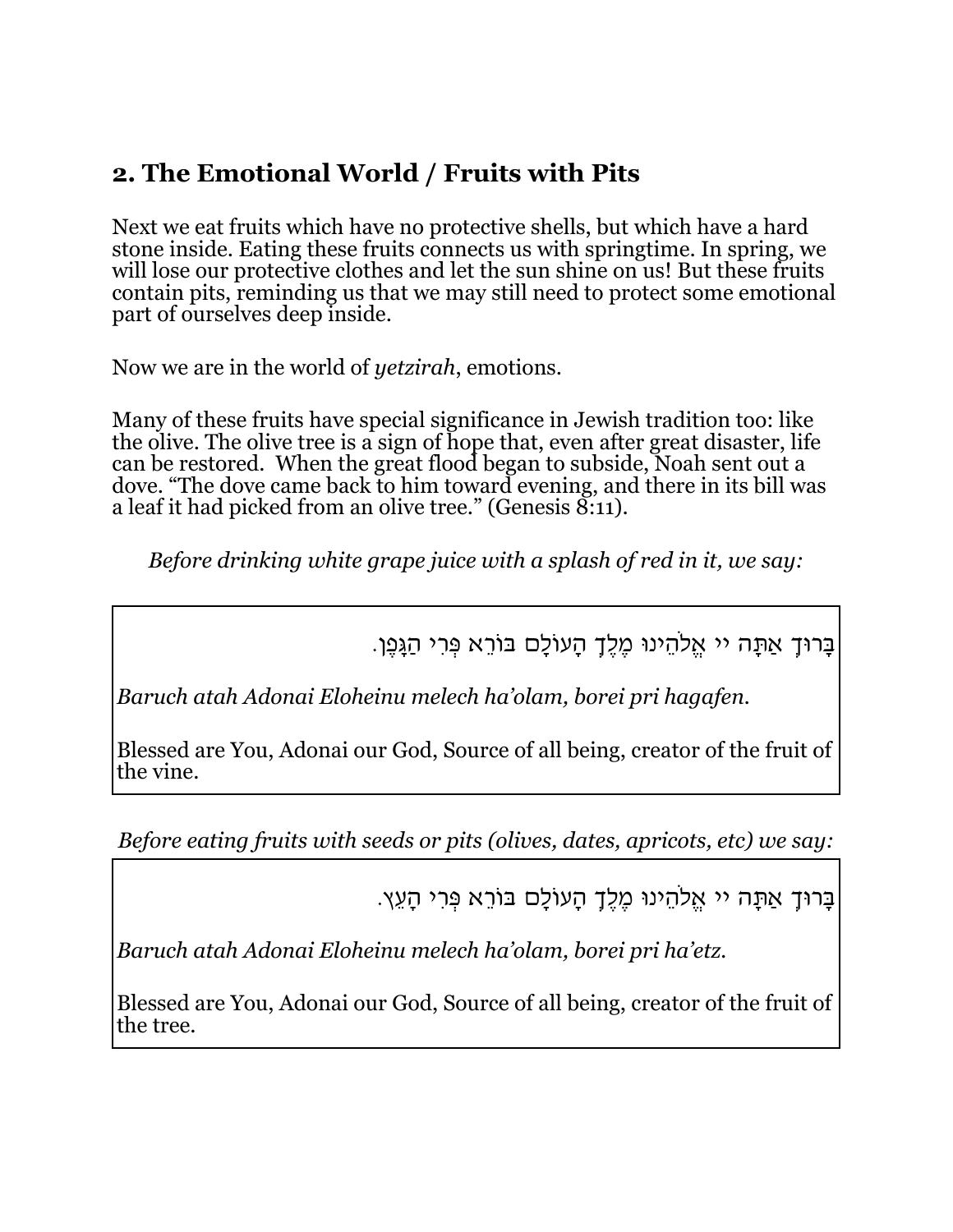#### **A Teaching From Chief Si'ahl**

Teach your children what we have taught our children that the earth is our mother.

Whatever befalls the earth befalls the sons and daughters of the earth. If men spit upon the ground, they spit upon themselves.

This we know. The earth does not belong to us; we belong to the earth.

This we know. All things are connected like the blood which unites one family.

All things are connected. Whatever befalls the earth befalls her sons and daughters.

We did not weave the web of life. We are merely a small strand in it.

*Chief Si'ahl was a Dkhw'Duw'Absh (Duwamish) Native American tribal chief. The modern city of Seattle was named after him.*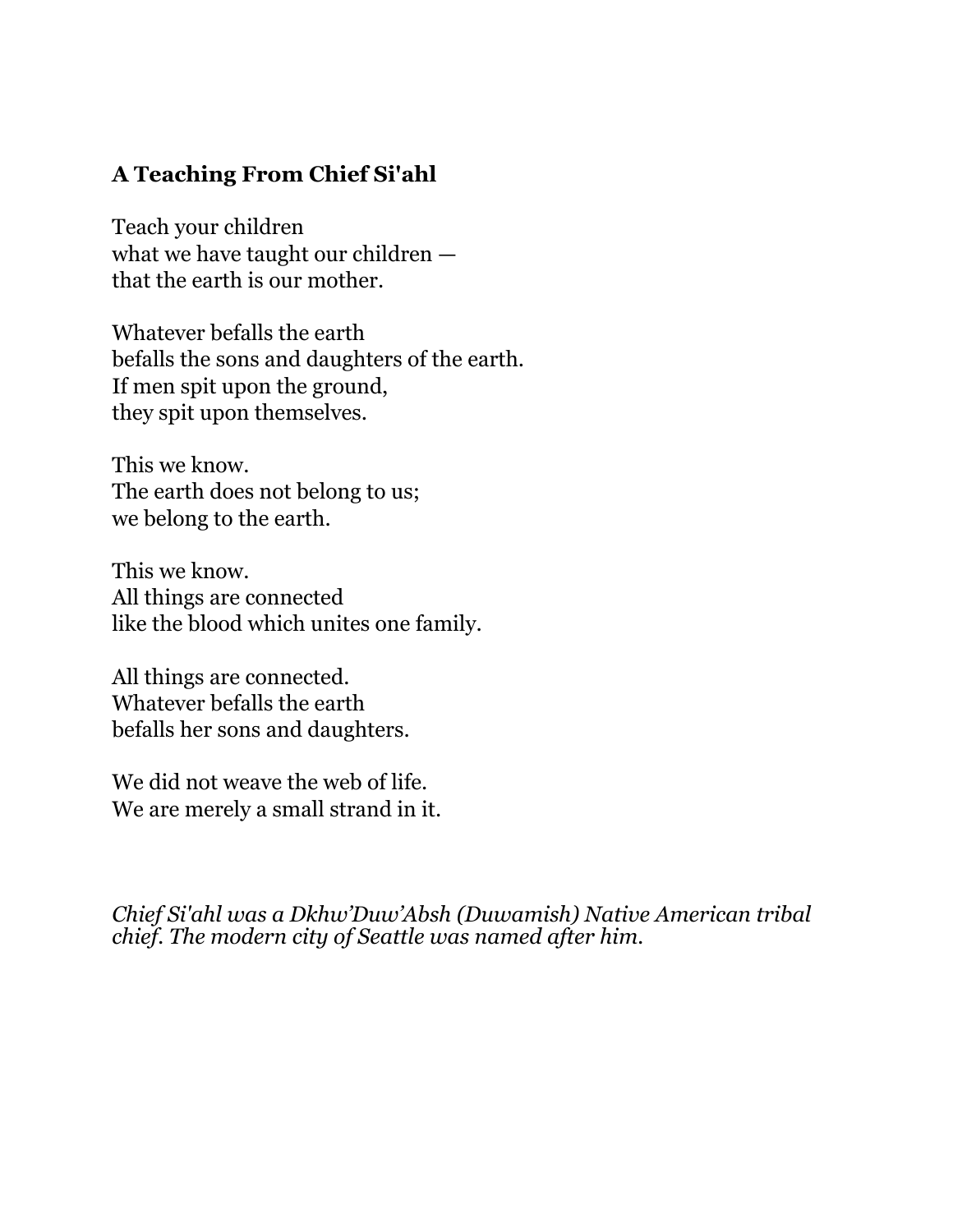# **3. The World of Thought / Soft fruits**

Now we bless and eat soft fruits, remembering the warmth of summer. We remember what it feels like to be warm and happy, letting our minds drift, relaxing in the sun.

Now we are in the world of *briyah*, thoughts.

Some of these fruits have special significance in Jewish tradition too: like the fig. The fig symbolizes peace. The rabbis asked, "Why were the words of Torah compared to the fig tree?" They answered, "Since all the figs do not ripen at the same time, the more one searches the tree, the more figs one finds in it." So it is with the words of Torah — the more we study them, the more sweet morsels we find.

*Before drinking red grape juice with a splash of white in it, we say:*

בָּרוּךְ אַתָּה יי אֱלֹהֵינוּ מֶלֶךְ הָעוֹלָם בּוֹרֵא פְּרִי הַגָּפֶן.

*Baruch atah Adonai Eloheinu melech ha'olam, borei pri hagafen.*

Blessed are You, Adonai our God, Source of all being, creator of the fruit of the vine.

> *Before eating fruits which are soft all the way through (figs, strawberries, raspberries, etc) we say:*

> > בָּרוּךְ אַתָּה יי אֱלֹהֵינוּ מֶלֶךְ הָעוֹלָם בּוֹרֵא פְּרִי הָעֵץ.

*Baruch atah Adonai Eloheinu melech ha'olam, borei pri ha'etz.*

Blessed are You, Adonai our God, Source of all being, creator of the fruit of the tree.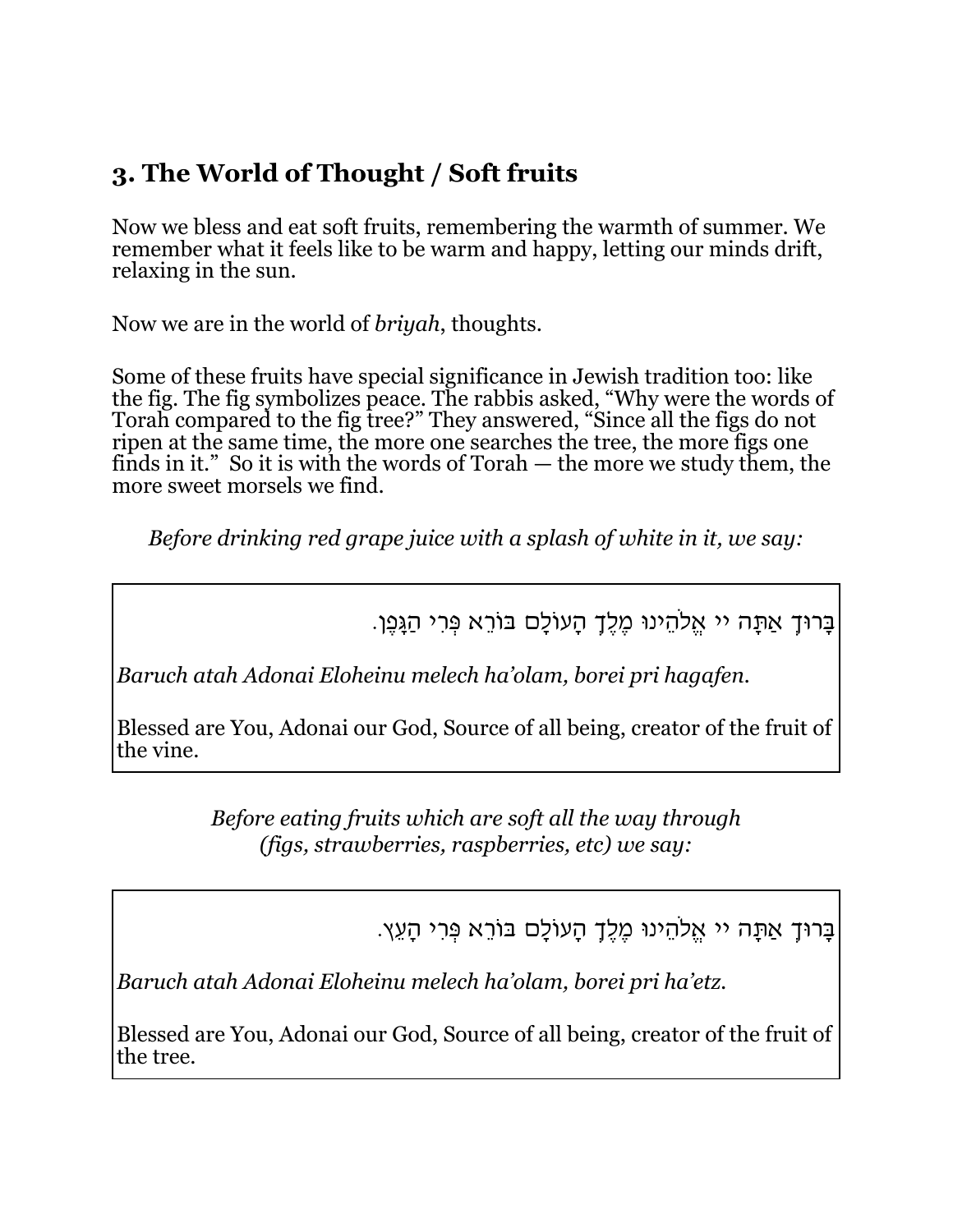#### **A Teaching From Talmud**

A Talmudic story is told about Honi, who saw an old man planting a carob tree with the help of his grandchild. Honi laughed. "Foolish man," he said, "do you think you will still be alive to eat the fruit of this tree?" The old man replied, "I found trees in the world when I was born. My grandparents planted them for me. So, too, I am planting for my grandchildren."

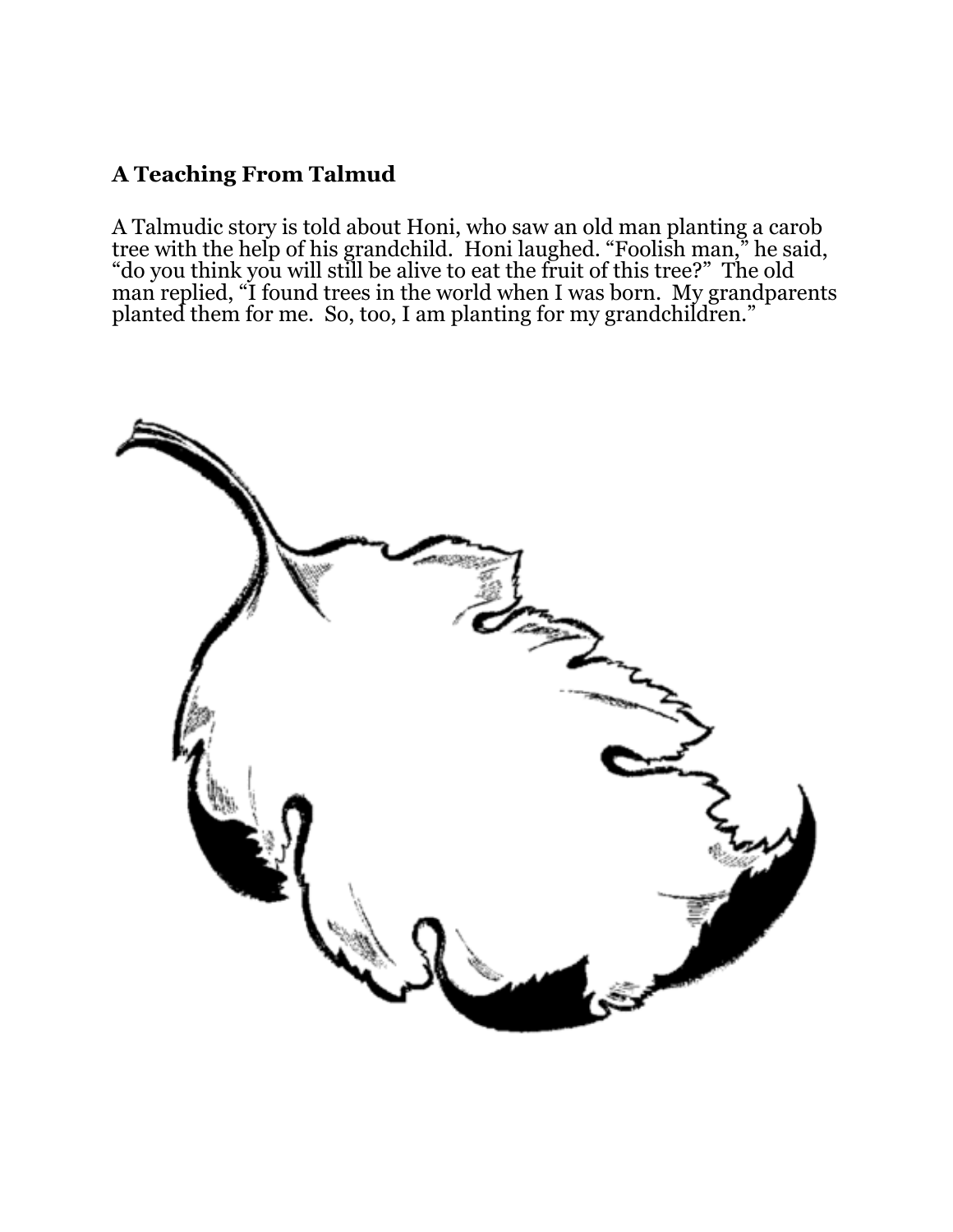# **4. The World of Spirit / No Fruits At All**

We have eaten fruits with hard shells, fruits with hard insides, and fruits which are soft all the way through. Now we are entering the world of *atzilut*, spirit. No fruit can truly represent this world.

In this spiritual world, we become most aware of love, which we feel with our hearts, not our senses. Our hearts are full and we praise the Source Who renews all creation.

In Jewish tradition, Tu BiShvat is the day when sap begins to rise to nourish the trees for the year to come. Here where we live, those who have maple trees may soon begin to tap them to harvest their sap.

The maple sap is the essence of the maple tree…so we will mark this step on our journey by tasting maple syrup, celebrating the trees and the sap which gives them life.

*Before drinking red grape juice we say:*

בָּרוּךְ אַתָּה יי אֱלֹהֵינוּ מֶלֶךְ הָעוֹלָם בּוֹרֵא פְּרִי הַגָּפֶן.

*Baruch atah Adonai Eloheinu melech ha'olam, borei pri hagafen.*

Blessed are You, Adonai our God, Source of all being, creator of the fruit of the vine.

*Before tasting maple syrup we say:*

בָּרוּךְ אַתָּה יי אֱלֹהֵינוּ מֶלֶךְ הָעוֹלָם שהכל נהיה בדברו.

*Baruch atah Adonai Eloheinu melech ha'olam shehakol nihiyeh bidvaro.*

Blessed are You, Adonai our God, Source of all, through whose word all things come into being.